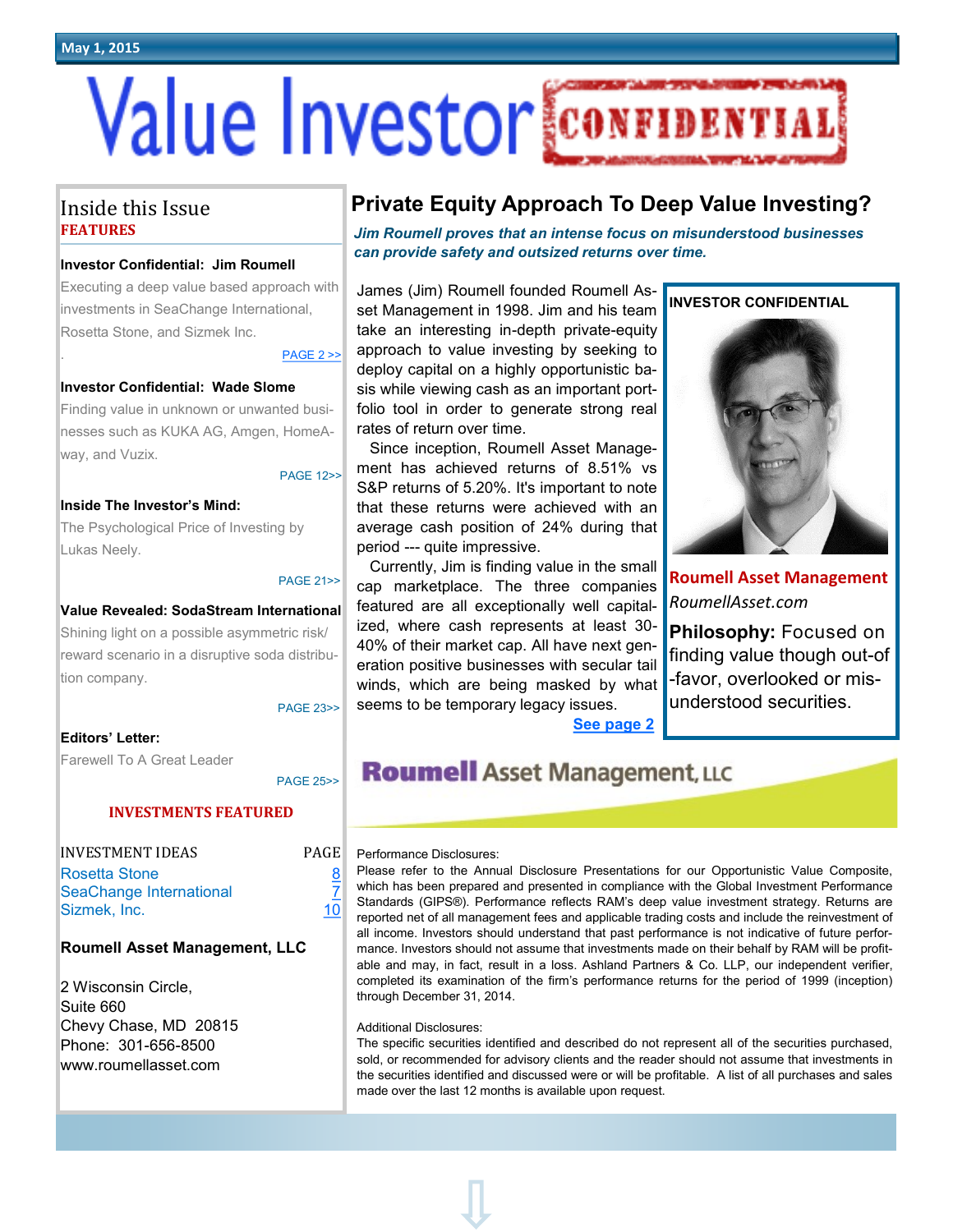# <span id="page-1-0"></span>**Investor Confidential: Roumell Asset Management**

**Jim Roumell explains how he focuses on deep value while avoiding businesses in secular decline, how he uses continuous feedback to keep his edge and grow as a person (and investor), how he was influenced by Marty Whitman, and why he sees upside in SeaChange International, Rosetta Stone, and Sizmek, Inc.**

I'm really interested to learn about it simple. What we do well, in a discivalue investing. Before we get to to their worth today. We want a dis**that, perhaps we could touch on**  count to today's value with less em**some of your history. How did it**  phasis on tomorrow's presumed val**start?** 

**Jim Roumell:** It started for me, in a value or at least holding their own. really meaningful way, when I wrote research in the mid-90s and I got to about getting a substantial discount know Gerry Pinkerton, a wholesaler to the valuation of a business. If the for Third Avenue Management price goes against me, I always feel (Marty Whitman's firm). I became comfortable buying securities 30 friends with Gerry over time and one 40% lower of where I initially bought day he saw that I analyzed individual them because I am confident about ideas, which I would just send out to the initial asset valuation. We are our clients episodically. He told me, able to have this fortitude because of "You should send one of these write-the amount of due diligence we conups to Marty" and I said, "How do I duct on the underlying business. get it to him?" These were the fax days, not the email days. To this day, also underscored an important con-Marty doesn't really write e-mails. So cept: *it ought to be really simple*. It I wrote up a 3-4 page analysis on shouldn't be very complicated. Basione of my favorite ideas, and faxed it cally, you should be able to put down to Marty's personal fax number. The an idea on a sheet of paper. At this very next day I got a call from Marty point, I fell in love with security analy-Whitman. I was in an executive suite sis and I was reading everything I and I'll never forget it because in a could get my hands on in the early way it was where it started.

 When I picked up the phone he other ideas that Marty bought. And in said, "this is Marty Whitman, got your '98, I formed Roumell Asset Manageidea, I read it, and it's great. I want to ment. By that time, I'd become buy a million shares. We'll pay you friends with Marty. And when I start-\$0.25 per share." At this point, I was ed Roumell Asset Management, he a broker that was tethered to Ray-was kind enough to lend his name as mond James Financial. I said to him, an 'advisor' to Roumell Asset Man-"It was an honor to present an idea agement, which gave us cache in the that you so quickly want to buy." And industry. he said "It's a great idea, but like most great ideas, it's a pretty simple **How has your view of investing**  one." That interaction with Marty **evolved (if at all)?** gave me a tremendous amount of confidence that I could do this for a **JR:** In terms of evolution, I would living. Presenting an idea that he so say this — I think it's probably well quickly responded to and "got" was known by now that early stage deep incredible. As a result, we try to keep value investors can fall in love with

**your philosophy and approach to**  plined way, is value things according ue. Of course, we want to own businesses that we believe are rising in

I believe we can be very disciplined

 Marty gave me the confidence and '90s. Shortly after, I presented some



**Jim Roumell On The Importance of Feedback**

If you talk with Jim for two minutes, you'll understand that he's a man of high integrity and character. I was further impressed when he told me he had been visiting a therapist for years. He says, "I found it to be an extremely positive, life changing experience. And it's been extremely helpful to my business because going back to the character issue (in terms of money management) — at the end of the day, you're confronting yourself."

 "You're confronting your fears, your greed, your impatience, your competitiveness, your fatigue, your desperation, your hopes and dreams — it's a drama. And I think that *Wheaties is not the breakfast of champions, I think feedback is the breakfast of champions.* And the therapy is about feedback about your character. I believe that segues to the investment process very well because people, myself included, have a hard time taking feedback. We have a hard time owning up to the mistakes we make or understanding the pattern of mistakes. One of the hardest things for people to do is to confront themselves. But it's one of the best things a person can do to differentiate themselves."

 I, for one, will not be eating Wheaties for breakfast anymore — I'm on a strict feedback diet.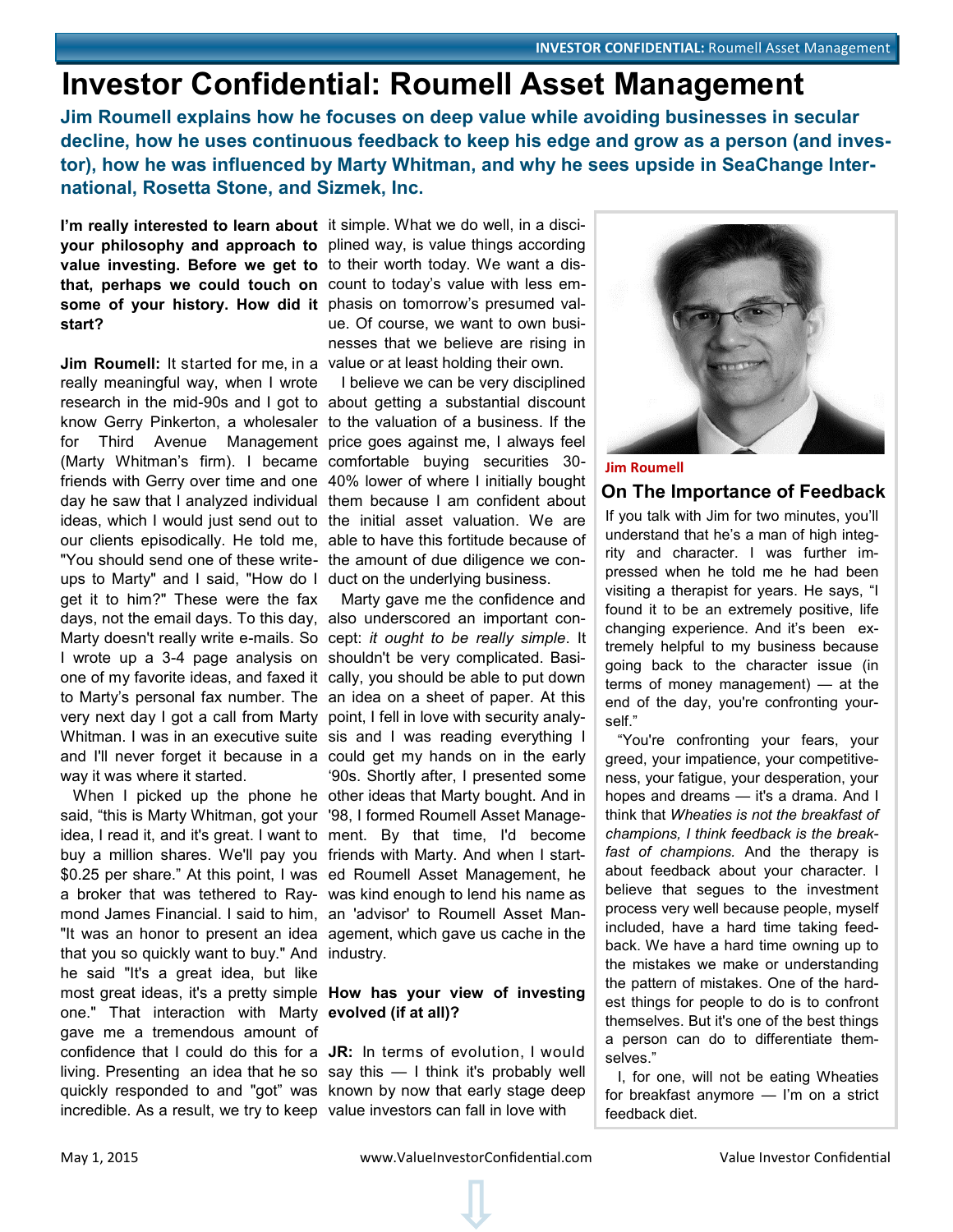the balance sheet and forget a real it. Once I come into the office, I typical- of weeks. I'll be able to meet customcrappy business will burn through a ly have calls set up. I talk with a lot of ers of our largest holding, *SeaChange*  balance sheet. In terms of evolution, industry people. Investment edge (SEAC), and get a sense of how they instead of just buying a strong balance comes in one in three flavors: 1) you like the company and their new prodsheet and hoping for something good have *superior information,* 2) your *ana-*ucts. It's amazing to me, but I rarely to happen, *I really stick to strong bal-lyzing the situation in a superior fash-*meet people from the buy or sell side ance sheets but I want to make sure I ion albeit with the same information at these industry trade shows and conhave a business that's not in secular that is available to everybody, or 3) ferences. You've got a lot of industry *decline.* 

in secular decline compared to another business component within the same business that has an emerging, next generation business. These next generation business are not always accelerating as quickly as you want. In many cases, there can be some type of legacy business declining, while another type of emerging business is growing. This can be masked by the preoccupation of the legacy business in most cases. But to be clear — what has not changed — we are in search of cheap securities, not great businesses. If I can own a great business, at a great price, terrific. We've done this recently with our largest holding in the last two years being Apple Computers. It's a rare instance where we were able to acquire a great business at a great price. However, normally we are buying well-capitalized, very cheap securities. That's one of the things I learned from Marty.

# **help you reach peak performance?**

6:30 and I've done that for years. At (where Nokia bottomed out). this point, I try to get some quiet time. I find that I've come to really appreciate TV convention in Chicago in a couple *of champions.* And the therapy is about

There can be a distinction here with behavioral edge you don't have an in-contacts for years. Other than re-

ON INVESTMENT PHILOSOPHY: **Most often, we are not buying great businesses. We are buying wellcapitalized, very cheap securities. And that's one of the things learned from Marty…. We are in search of cheap securities, not great businesses.**

are not buying great businesses. We do that. I believe this was underscored **Do you have any Daily Rituals that** at \$56. That was just a behavioral **JR:** I'll give you an answer that you JR: One daily ritual that I've done analyze" anyone, but we were willing found it to be an extremely positive, life for years is one of the first things I do to be against the grain in a company changing experience. It's been exwithin an hour of waking up — I do 50 where we didn't think gross margins tremely helpful to my business, bepush-ups. I typically wake up around were going from 38% down to 28% cause going back to the character iswith our position in Apple a couple of **What's a little known secret about**  years ago where we bought our first **yourself that many people don't**  shares at \$76. Then bought it again at **know?** \$64. We added further to our position edge. We didn't know more than the probably haven't heard before — I've market. And we certainly didn't "out-been visiting a therapist for years. I

read literature that gives me some in- small-cap and the micro-cap land that fronting yourself. You're confronting spiration. It could be something from we live in, our investment edge is typi-your fears, your greed, your impathe bible, a favorite author, or doing a cally going to be informational. We tience, your competitiveness, your falittle meditation and reflecting. I think gain an informational edge through tigue, your desperation, your hopes it's important to have that quiet time to knowing industry experts, talking to and dreams — it's a drama. I think that try to calm my mind. I also enjoy walk- clients, and talking to competitors. For *Wheaties is not the breakfast of cham*ing my dog for a mile in the morning. I example, I'm going to a cable internet *pions, I think feedback is the breakfast* If you think about it, in most of the — at the end of the day, you're con-

a company that has a legacy business formation edge or an analytic edge, but search, there's a lot of time setting up you have a *behavioral edge.* With a people who can be great sources of you're willing to act against the herd calls with industry contacts and trying and you're emotionally constructed to to get an idea of what's going on behind the curtain.

> Ted, my partner, spends a lot of time looking at numbers. He'll dig in on the income and cash flow statements going back the past several years. He's trying to figure out what's happened with a particular business over time from a numbers point of view. Whereas, I try to try to figure out where the puck's going next year. Numbers tell you where this story is coming from, but we're looking at securities that are out-of-favor, overlooked, or misunderstood. In order to answer why it's outof-favor or why it's overlooked or why it's misunderstood — it really involves developing an informational advantage and talking to industry people who really understand the business.

sue (in terms of money management)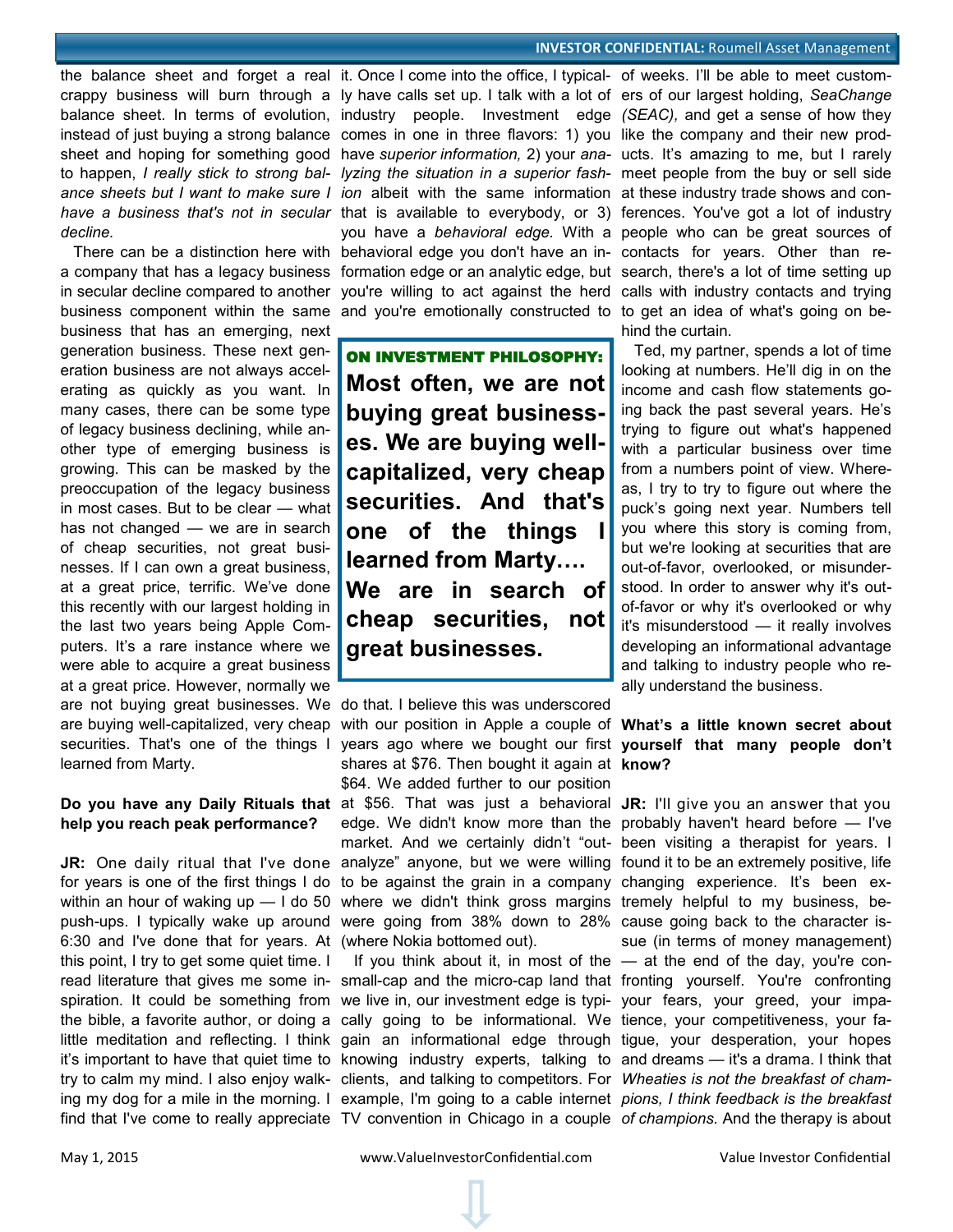feedback. We have a hard time owning you're investing in. up to the mistakes we make today and the pattern of mistakes we've made in interviews just the Chief Technology **generation process?** the past. One of the toughest things for Officer of the company. And we get a people to do is to confront themselves. view of the code. We can get a deep JR: I've never screened for ideas. I'd But it's one of the best things a person understanding of how strong the code say one of my strengths is talking to can do to differentiate themselves.

## **Who are the people that inspire you the most? And why?**

**JR:** I have to say Marty because he taught me this: "Value a business independent of the market and stock volatility." Think about how much noise leaves the room when you only focus on that one sentence. Don't try to figure out what Janet Yellen is going to do next. Don't try to figure out GDP growth next year. It's ok to have a view of it, but you end up with the average of the average opinion.

 If Marty were here he would tell you candidly that he doesn't know whether oil's bottomed out or not. These are things that you can't know. Your time spent understanding the underlying business is much more valuable. This is something you can know that's important. For example, we have a new position in a software company that is He's been my therapist for many source the professional services portion of the business. I was able to talk to one of our industry contacts. It's a **What is your philosophy and pro-***public securities.* I try to ask myself, really good relationship and I'm learn-**cess to investing?**  ing about the engagements that they're what you should be doing like calling We also try to steer clear of real declin- that is going to stay and manage the

lieve that segues to the investment calling up someone in the ecosystem ny doesn't get taken out by a competiprocess very well because people, my-that can tell you something specific tor, you have a firecracker that's waitself included, have a hard time taking and valuable about the company ing to go off.

We have a software consultant that **Is screening a part of your idea-**

ON VALUATION & FOCUS: **Don't try to figure out overall GDP growth. You can have a view of it, but you basically end up with the average of the average opinion...***Value a business independent of the market and stock volatility.*

beginning to outsource. They're a years. I would say he helped to solidify JR: Yes, I think the degree to which cloud software company but they out-how important it is to live with integrity I attend conferences, and do scuttle- Marty is clearly my inspiration in that might be vulnerable. terms of buying cheap securities, sticking with strong balance sheets, and **Are there aspects to your research**  valuing the business. The other person **process that you would consider**  I would mention is David Pellegrini. **unique?** — that simple!

getting and some of the differentiating **JR:** We are looking for a well-without meeting anyone at the other aspects of this software, what it can capitalized business with a favorable side of the table. When we bought Apand can't do, and how it competes with future, which is currently challenged. ple, obviously we never met Steve other software platforms that they rep- When we invest in a business, usually Jobs. But if you were in such a situaresent — that's valuable, it's specific there are some challenges that need to tion where \$100-\$200 million repreand it's time well spent. Reading the be resolved, but we see a favorable sented 5% or 10% of your net worth 10th article about someone's view future. We don't want to be in a situa- and you are going take a business priabout oil or whether China's growing tion — whether it's a piece of debt vate — of course you're going to sit this year at 7% or 7.5% — it's interest- coming due or a particular event has to down with the people that you're buying, but inherently unknowable. And I happen in a certain period of time — ing the business from. You'll also want think it takes away valuable time from where we don't have time on our side. to understand the management team

feedback about your character. I be- up a competitor, calling up a client, ing businesses because if the compa-

is and how easily it can be knocked off. people and creating relationships. Hopefully I take good care of them and deal with them with integrity. I've been able to build a good ecosystem of contacts and industry people. This allows me to get ideas from them though scuttlebutt. For example, I'll be meeting with one of our industry contacts in a few weeks. He's involved in a big undertaking right now and I will ask him, "who else is participating here?" And sometimes the answer may be it's a crowded space. But again, I'm always afraid of what I don't know. I generally want to be in situations where I have someone who knows the industry and can tell me where the landmines are specifically for this company — maybe it's a contract that might be coming up

butt, and source contacts. Essentially, *we take a private equity approach to*  "Would I take this business private in a heartbeat?" You can buy securities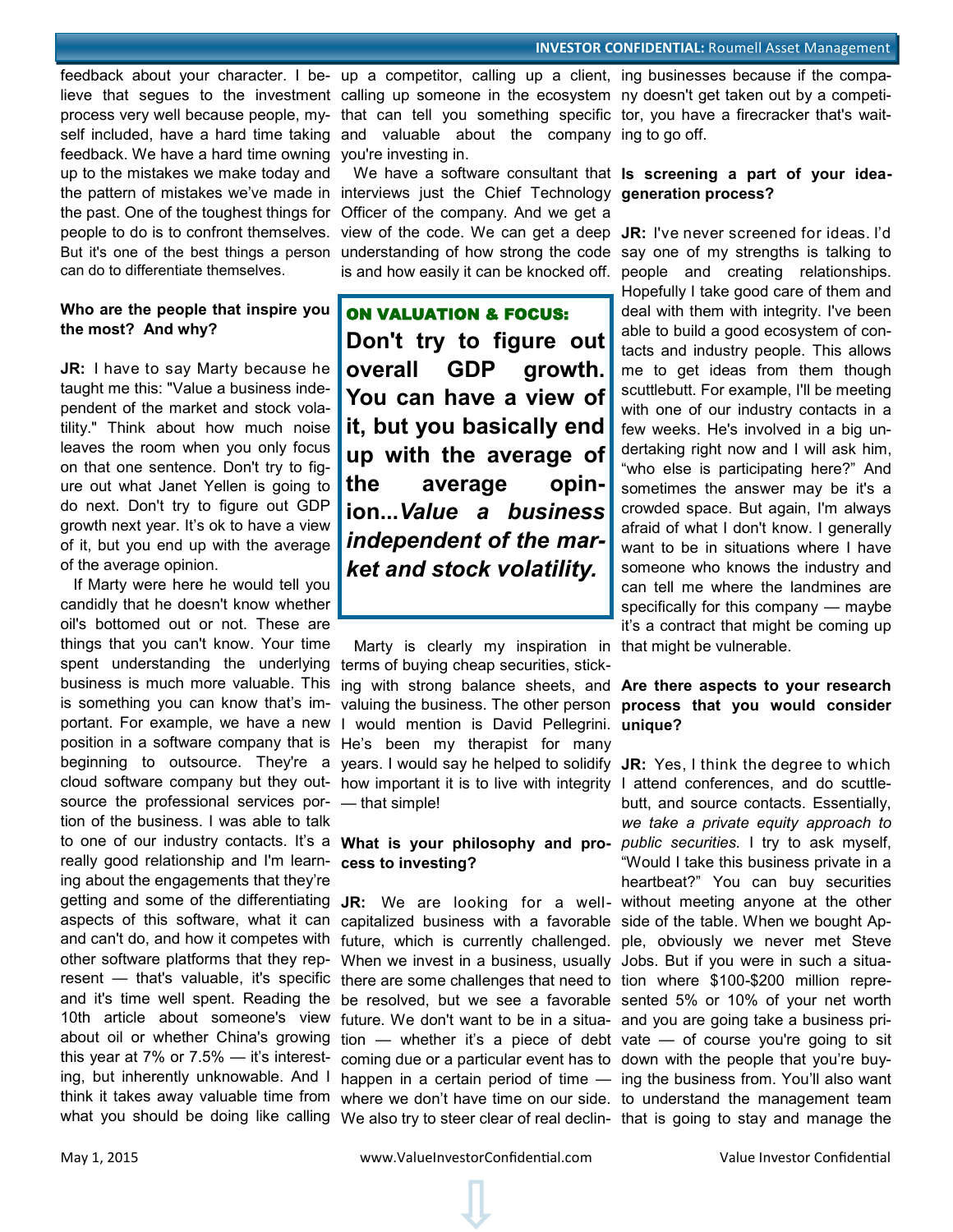saying about them.

leave the office and they're doing eve-around \$138 per share. IBM could easout of the office a lot.

Or are you more of a generalist in we'll buy after a 20% drop. We won't money? Why buy something that's **search of value or market inefficiencies?**

**JR:** I definitely consider us generalists. With that said, we've been very successful over the years with "beatenup" technology companies. We wrote our second or third quarter letter of 2014 that was titled *"Beaten-Up Technology Companies."* We talked about the attributes of this investment thesis — well-capitalized, staying power, and some type of legacy business in decline which is inhibiting the appreciaalso a strategic take-out possibility. position. This is something we look at as well.

we think is money good.

# **sell decisions?**

what their competitors and clients are tors before buying something is we ask generally. In a number of instances It's a little bit old-fashioned. I under- — is there any hesitancy to buy?" And also situations that haven't worked out stand that we're in a world now where the answer has to be no. For example, for us and they are often balance sheet we get fewer and fewer investors who we bought IBM at 10x earnings, related. rything through the Internet. I think ily drop to 8x earnings, which would be rities. This is one departure I have from what we do that's unique — we still get \$125 per share. We're well aware that Marty. Marty was a very low turnover Do you have interest or expertise in than that, but realistically, I think it I'm built a little bit different. My philosoa particular industry that you would could go to 8x where it would likely phy is, why hold something that you **call your "circle of competence"?**  bottom out. We're pretty confident that wouldn't actively seek to buy with new you could have 20% multiple reduc-investor. He'd always say, "Why sell? tion. And of course it could get cheaper Now you have to go find another idea."

> ON BUY & SELL DECISIONS **One of the real factors before buying something is we ask a question: "If this drops on us 20-25% — is there any hesitancy to buy?"** *And the answer has to be no.*

tion of a emerging business. That's buy before that — it has to drop at

We have some good contacts in en- cause we basically see it as a timing **How do you think about managing** ergy. I've been going to Dallas once or issue. With IBM it's about the risk? twice a year for many years. I know timeframe of when the legacy business people in the oil patch that help me out bottoms and the software cloud ser- JR: We think about companyin terms of E&P companies such as, vices business ascends. You're basi- specific risks. We really don't think "What are you paying for a rig now?" cally in the valley, both price and oper-much about market risk. Let me be We've obviously been much more ac- ations. If you understand that concept, clear though — we do pay attention to tive in our contact with them given the then you're never buying at the bottom overall market valuation. As you know drop in security prices in the Oil & Gas of the valley. You're just living in the from reading The Intelligent Investor, industry. We only have total energy valley during an accumulation period. so did Benjamin Graham. It's interestexposure of 12% right now, and most We're not trying to pick the bottom in ing that people often associate Graof it is in distressed debt — typically the stock price. That's the reason we ham with just company specific analytrading at fifty cents on the dollar that come up with these thresholds as to sis. Clearly that was the bulk of his How do you determine your buy and to basically answer, "What's our down- you? So on a Market-Cap/GDP basis, **JR:** We want something that we tive of focusing on our downside. As a bursting in 2000. To be clear, that only We make this decision to buy bewhen we would add to a position. In thinking, but he took the temperature order to meet that criterion, you have of the overall market too. Why wouldn't side?" The times where we have really we're at about 130% which is the highscrewed up we haven't been apprecia-est we've seen since the tech bubble

customers, and you'd probably go see really understand. One of the real fac- result, we stay away from leverage a question: "If this drops on us 20-25% they worked out. However, there are

> I don't want to hold fully valued secu-\$.95 on the dollar. In a market like today, where things are just going up (for liquidity or other reasons), it can be difficult to maintain your discipline. Someone once asked, "How did you make all your money?" And the person replied, "I sold early." If you sell early, there are times when you feel stupid, but over time it's worked very well. What's interesting about our return figures, which isn't reflected in the numbers — we've had an average cash holding for 16 years of 24% with our 8.51% return.

essentially the idea behind our top in- least a 20% from our initial purchase count of 30-50% of our intrinsic value vestments right now. Typically, there's before we would start adding to our calculation. And this depends on the We typically enter a position at a disriskiness of the situation.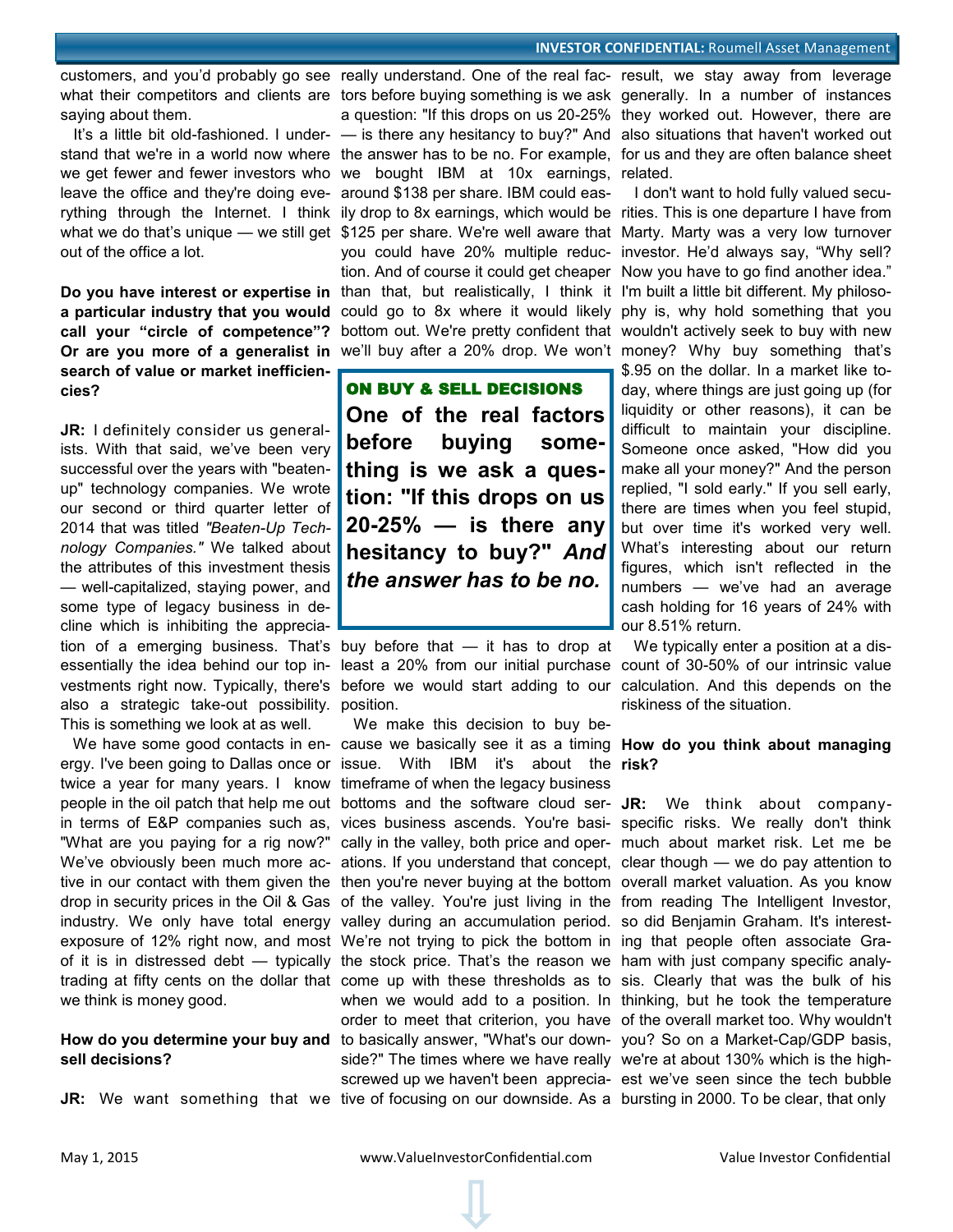#### **INVESTOR CONFIDENTIAL: Roumell Asset Management**

130%.

market can come in quickly. Even a company like IBM can drop to \$125 before you can blink your eyes. We are okay with this because we will average down and our average cost will be reduced. Right now we are set up to take advantage of high conviction ideas because of our cash position.

 Over the years we've done a lot of self-assessment and I give a lot of credit to my partner, Ted Crawford, who came from Columbia Business School. Before he came here, he worked for a Tiger Cub, learned under Julian Robertson and was an analyst and partner at Maple Leaf Partners. He's been on board for almost 4 years. One of the things he really forced us to do is look at every single equity purchase we've made in the past 16 years and look at patterns. And I thought to myself, "Do we really have to?" It took us probably a year. We even had numbers. *Remember the importance of feedback being the breakfast of*  **(SEAC)?** *champions.* We divided the data points into "high conviction" ideas and our **JR:** This is our biggest position. We **What are the opportunities for a**  "standard" ideas. We measured a high own about 6% of the company and it's **strategic buy-out of SEAC?** conviction idea, as one where the ini-about 10% of our fund. SeaChange is tial amount allocated to that idea is 5% or more.

was our high conviction ideas had a hit 50% North American market share and looking to build its software presence: rate of 85% versus an overall hit rate of 66%, and the annualized returns of those high conviction ideas were 25% versus 19% (hit rate meaning the investment made money — it could be tential for built-in organic growth result- \$15. In late 2011, driven by Starboard, 1% or more). Next, we looked at the ing from over 50 next-generation soft- SEAC was marketed and we believe whole portfolio and just annualized the ware design wins. This represents 80 an ARRS offer for roughly \$9.50/share returns of each trade (about 225).

 We thought where we short-changed years including the world's largest ca-line/Nucleus had under 5 customers. our clients in some middle years is we ble company, Liberty Global. The reve-Subsequently, SEAC won a patent didn't leverage our high conviction nues from these design wins are in infringement case initiated by ARRS in

tells you the general market dynamics. ideas in the way we should have. Be- process of converting from lower mar-I am as excited as ever about buying a cause we're so labor-intensive, we re- gin professional service revenue to little software company right now that's ally have to leverage our ideas. We higher margin recurring software revetrading at \$2 per share. And I'm not at can only do that much work on so nue and have a long (ten year estimatall dissuaded from buying it because many names. That's a long way of say-ed) life-cycle given high switching the Market-Cap/GDP ratio is above ing we have 4 positions that are 8-10% costs. There's also potential with over- For example, in a market like this, the of the statistically cheapest portfolios with the flexibility of its software undereach in our fund today. We have one the-top (OTT) software opportunities we've ever had. And it's very focused.

> ON A FOCUSED PORTFOLIO **...because we're so labor-intensive, we really have to leverage our ideas because we can only do that much work on so many names. That's a long way of saying we have 4 positions that are 8- 10% and we like that.**

some interns come in to crunch some **Can you describe your broader in-**The company is free cash flow (FCF) **vestment thesis on SeaChange**  break even, has \$95 million in cash,

 One of the things Ted discovered liver high margin VOD content; roughly any one of the following companies the market leader in back-office soft-**JR:** We believe SEAC is a unique ware enabling cable companies to de-property that will remain of interest to 60% European market share. Their Cisco (CSCO), Arris (ARRS), TIVO legacy product declines appear to be (TIVO), and Rovi (ROVI). In late 2013 bottoming out and are only 10% of rumors that TIVO and Rovi were bidproduct revenue now. We see the po-ding for the company sent shares to million subscribers over the past three was turned down. At the time, Adrena-

scored by its recent first pure OTT design win from the British Broadcasting Corp. (BBC). In addition, it's exceptionally well-capitalized (cash represents roughly 50% of market cap, no debt) and it's estimated at cash-flow breakeven. The new CEO, Jay Samit, provides vision, energy and a long list of media/tech accomplishments. Also, we wouldn't be surprised to see this company as a potential buyout target.

## **With SEAC at more than 50% off its highs in 2013. How are you looking at valuation at current levels?**

**JR:** EV/ Revenue is currently 0.85x with a price/ book value of 1.30. Just to put this in perspective, Cisco Systems acquired NDS, a SEAC competitor, in 2012 for 5x revenue. In '13, SEAC displaced NDS at Liberty Global, Europe's largest cable operator. and has no debt.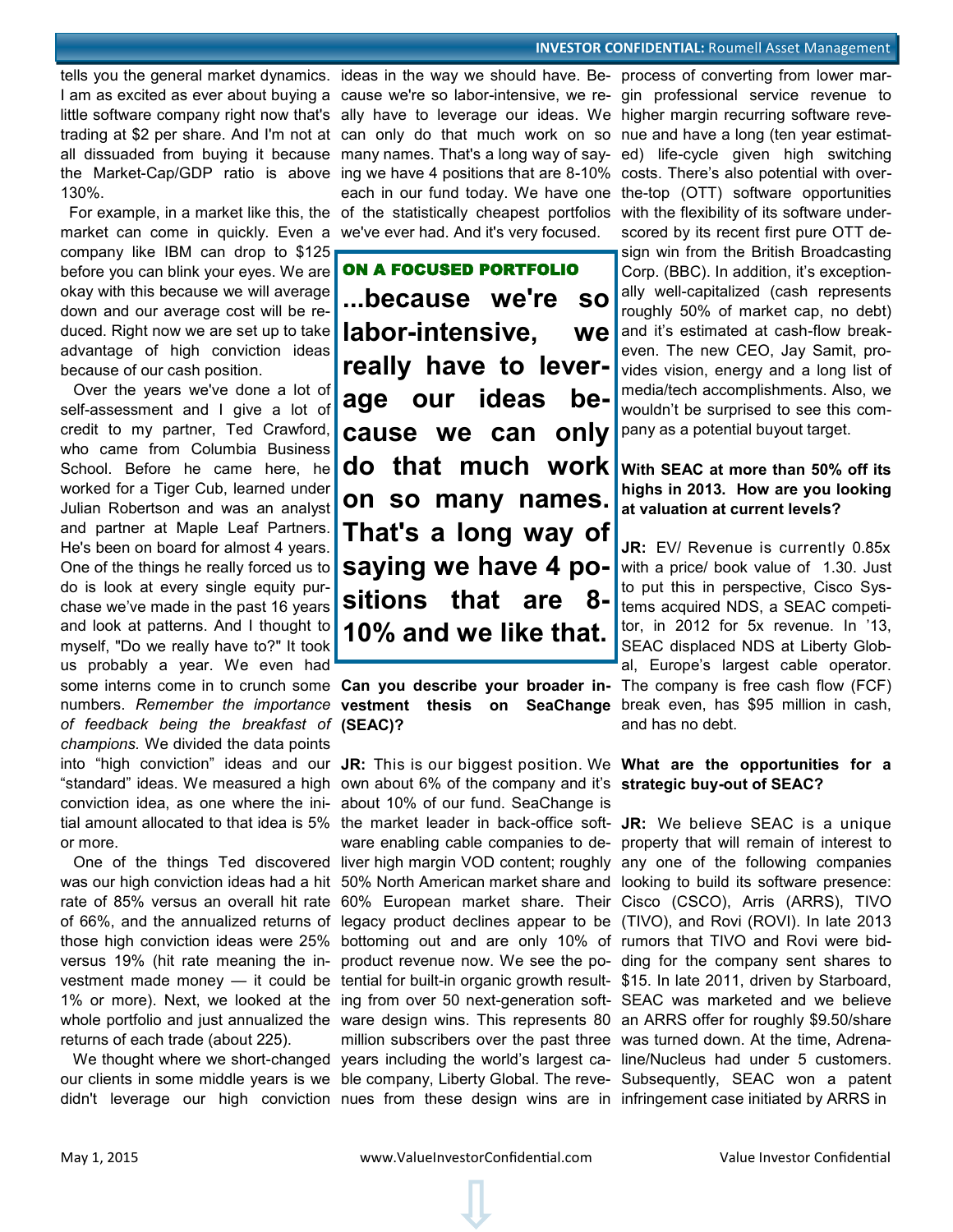<span id="page-6-0"></span>October, 2012 which was affirmed on appeal in October, 2013. Cisco acquired NDS in March, 2012 for \$5 billion, roughly 5x revenue. Cisco acquired single-point solution provider BNI Video (estimated revenue of \$10 million) in late 2011 for \$99 million.

## **Why is the company trading at such low levels? Is there a divergence between perception and reality?**

**JR:** We believe investors are fixated on the preoccupation with declining sales of legacy products and concerns over long sales cycle on next generation products. Our viewpoint is that their next generation cable products are best in class and will be coveted by strategic acquirers. The lengthened sales cycle will ultimately turn out to be noise because the sales, once achieved, are very sticky.

#### **Isn't Cable a dying business?**

**JR:** Cable companies are clearly in a battle but they need bullets to fight and SEAC has some bullets. SEAC's Adrenaline/Nucleus platform allows for multi-screen viewing (content from any device) and drives down cable company cap-ex as it completely dumbs down the cable box. With the Adrenaline/Nucleus package households only need one box that can receive future cable operating upgrades without the need for a new box. The box manufac-vices are among the changes that change in the industry. This also preturers are in trouble, and are therefore could lift VOD. potentially strategic buyers of SeaChange. Moreover, small and mid- What are the biggest risks you see ship history with Adrenaline/Nucleus sized cable companies can use the **in your investment in SeaChange?** Adrenaline/Nucleus cloud product. Ca-

## **INVESTMENT SPOTLIGHT**

| <b>SeaChange International</b><br>(NAS:SEAC)<br><b>Description:</b> Engaged in the delivery of<br>multi-screen television. |      | <b>Price</b><br>52-Week Range<br>Dividend Yield<br>Market Cap | \$6.71<br>$$5.30 - $9.73$<br>N/A<br>223.44M |
|----------------------------------------------------------------------------------------------------------------------------|------|---------------------------------------------------------------|---------------------------------------------|
| <b>Basic Valuation:</b>                                                                                                    |      | <b>Largest Owners:</b>                                        | % Owned                                     |
| $P/FCF$ :                                                                                                                  | N/A  | Oak Ridge Investment                                          | 9.02%                                       |
| P/TBV:                                                                                                                     | 1.80 | Royce & Associates                                            | 8.49%                                       |
| Trailing $P/E$ :                                                                                                           | N/A  | <b>Pinnacle Associates</b>                                    | 6.92%                                       |

#### **SEAC PRICE HISTORY**



#### **INVESTMENT SUMMARY**

Jim says EV/ Revenue is currently 0.85x with a price/ book value of 1.30. Just to put this in perspective, Cisco Systems acquired NDS, a SEAC competitor, in 2012 for 5x revenue. In '13, SEAC displaced NDS at Liberty Global, Europe's largest cable operator. The company is free cash flow (FCF) positive, has \$95 million in cash, and has no debt.

*Sources: Company reports (10Ks, 10Qs), other public information*

ble is not going away and VOD is still a JR: Cable industry is under going SEAC must reduce the customization major revenue stream. According to significant change and viewing habits factor of its software offerings and Ron Sanders, president of home enter- are shifting. It's hard to know how it all strengthen its off-the-shelf attributes to tainment for Time Warner Inc.'s Warn- shakes out at the end of the day. SNL drive down professional service reveer Brothers, "The VOD market is so big Kagan noted 2013 was the first year of nue and increase margins. The comand important…It's critical that we get cable subscription decline, albeit very pany has indicated a strong commitit growing again," WSJ, January 7, modest. OTT is beginning to take off ment to maintaining a cash balance 2015. Mr. Sanders noted that simpler with recent announcements from HBO, above \$50 million. Nonetheless, poor user interfaces and more options to ESPN and CBS to provide a pure OTT acquisitions could destroy value. rent and watch movies on portable de- option underscoring the speed of

sents an opportunity for SeaChange, which can leverage its cable leadersoftware while positioning itself to capitalize on secular growth trends in OTT.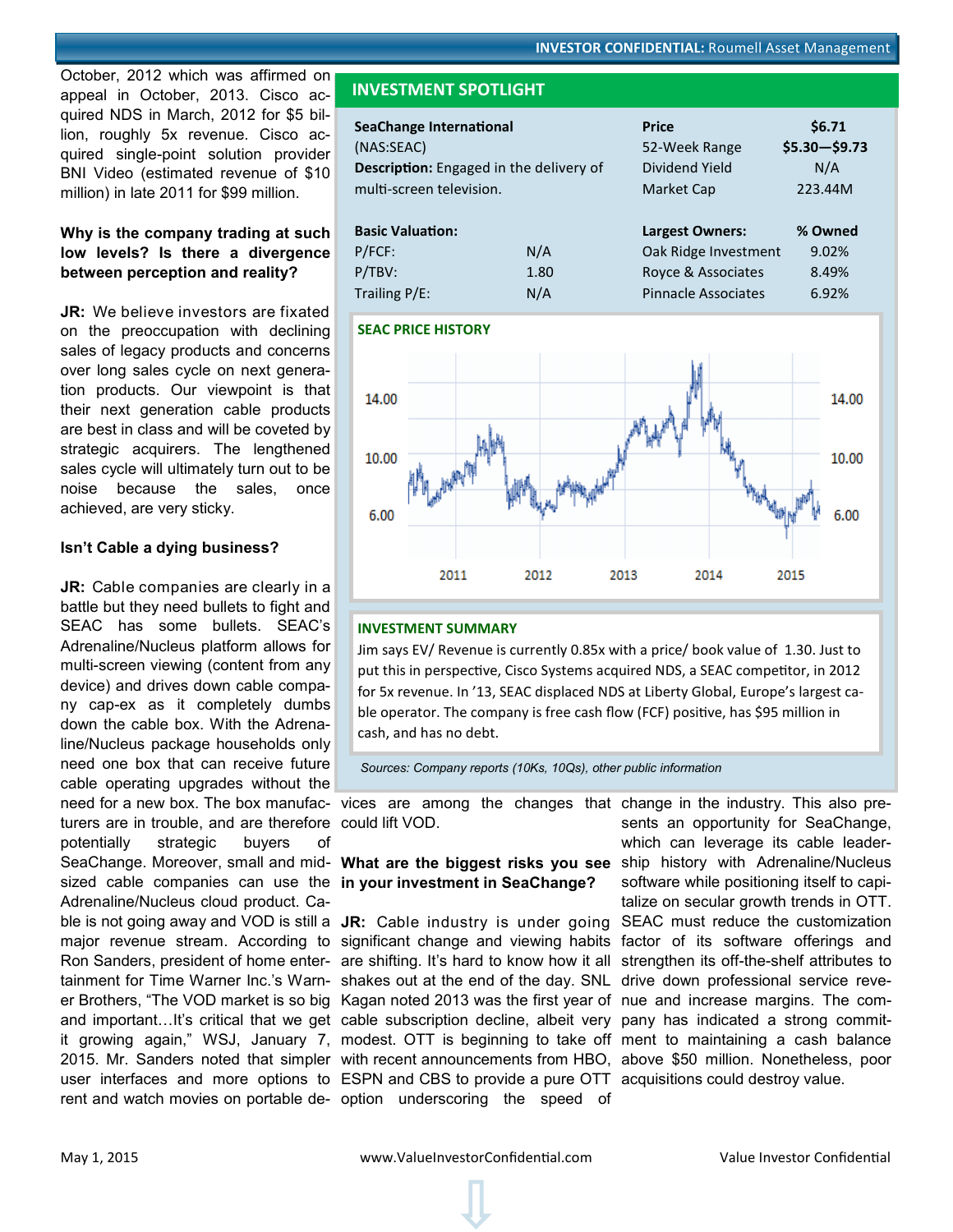#### <span id="page-7-0"></span>**Tell us about your position in Rosetta Stone. Can you describe your broader investment thesis?**

**JR:** We believe Rosetta Stone has a differentiated language learning product for serious language learners. Rosetta's value proposition is for serious language learners. And many of the serious language learners are found on the enterprise and education level, not on the individual consumer side (for the most part). There is a serious consumer language learner, but I'm not that concerned about the individual consumer level. We have a very good contact (Remember our ecosystem and having an informational edge). One of our contacts indicates that corporations like Microsoft or Cisco want their global work forces to understand English and they want their people who are going to Egypt, for a 3-year assignment, to be able to speak Egyptian. This person tells us that the serious language learning group (corporations and schools) values the service and support that Rosetta provides.

 The competition they're typically up against is simply a consumer website where the company's just basically trying to give access to language learning but it's not supported by a service support team. For example, if Cisco buys 200 licenses from Rosetta, they get Friday tutorials online, with up to 4 in the classroom talking with a live corporate, government or K-12 World. person in Italian, French, or Chinese. The individuals in the courses will get a (Enterprise and Education). Rosetta's that they are now going to corporacall after 2 weeks. If they're taking one been sold to 20,000 K-12 Schools in tions, and they're saying, "Look, a tremodule over the week and they didn't North America. do much of it last week, they'll get a call, "Hey. How are you doing? You they're differentiated and we think that Weight Watchers is the community didn't complete module 3. Can we help the overall value proposition of that sense of showing up to a meeting with you out?" So schools and corporations business is being masked by the con-the whole supportive process. Where understand that those supportive ser- sumer business. Like most online con- the free apps go on the consumer side vices are very instrumental in actually sumer products, they're under attack for Weight Watchers, who knows? But creating real language learning. That's from apps. It's the same thing with they're going after major corporations the investment thesis — they have Weight Watchers, right? It's a very sim- saying, "Hey. We can come in. We can something of real value to the serious ilar situation because people can now get your people healthier and get their language learner. Usually, the serious get a free app, and track their calories. weight in line." That's a nascent busilanguage learner is to be found in the It's destroying Weight Watchers value ness, and it's growing.

## **INVESTMENT SPOTLIGHT**

| Rosetta Stone Inc.         |                                        | <b>Price</b>             | \$8.38           |
|----------------------------|----------------------------------------|--------------------------|------------------|
| (NYSE:RST)                 |                                        | 52-Week Range            | $$7.16 - $11.97$ |
|                            | <b>Description: Offers interactive</b> | Dividend Yield           | N/A              |
|                            | courses and support in 30 languages    | Market Cap               | \$180.59M        |
| across a range of formats. |                                        |                          |                  |
| <b>Basic Valuation:</b>    |                                        | <b>Largest Owners:</b>   | % Owned          |
| $P/B$ :                    | 3.00                                   | <b>Ariel Investments</b> | 17.55%           |
| P/OCF:                     | 28.30                                  | <b>Osmium Partners</b>   | 8.35%            |
| $P/S$ :                    | 0.70                                   | Nierenberg Investments   | 7.01%            |

#### **RST PRICE HISTORY**



#### **INVESTMENT SUMMARY**

Jim believes Rosetta Stone has a differentiated language learning product for serious language learners. He thinks the value of the business today is not accurately reflected by the market. He believes the company is worth well more than the \$50- 55 million in adjusted enterprise value — much too cheap for a company of its caliber. In addition, the company has no debt which gives the turnaround time to play out.

*Sources: Company reports (10Ks, 10Qs), other public information*

This is \$115 Million of EE Revenue Watchers is doing something similar in That business is growing. We think what has been the secret sauce of Coincidentally, Weight mendous amount of losing weight and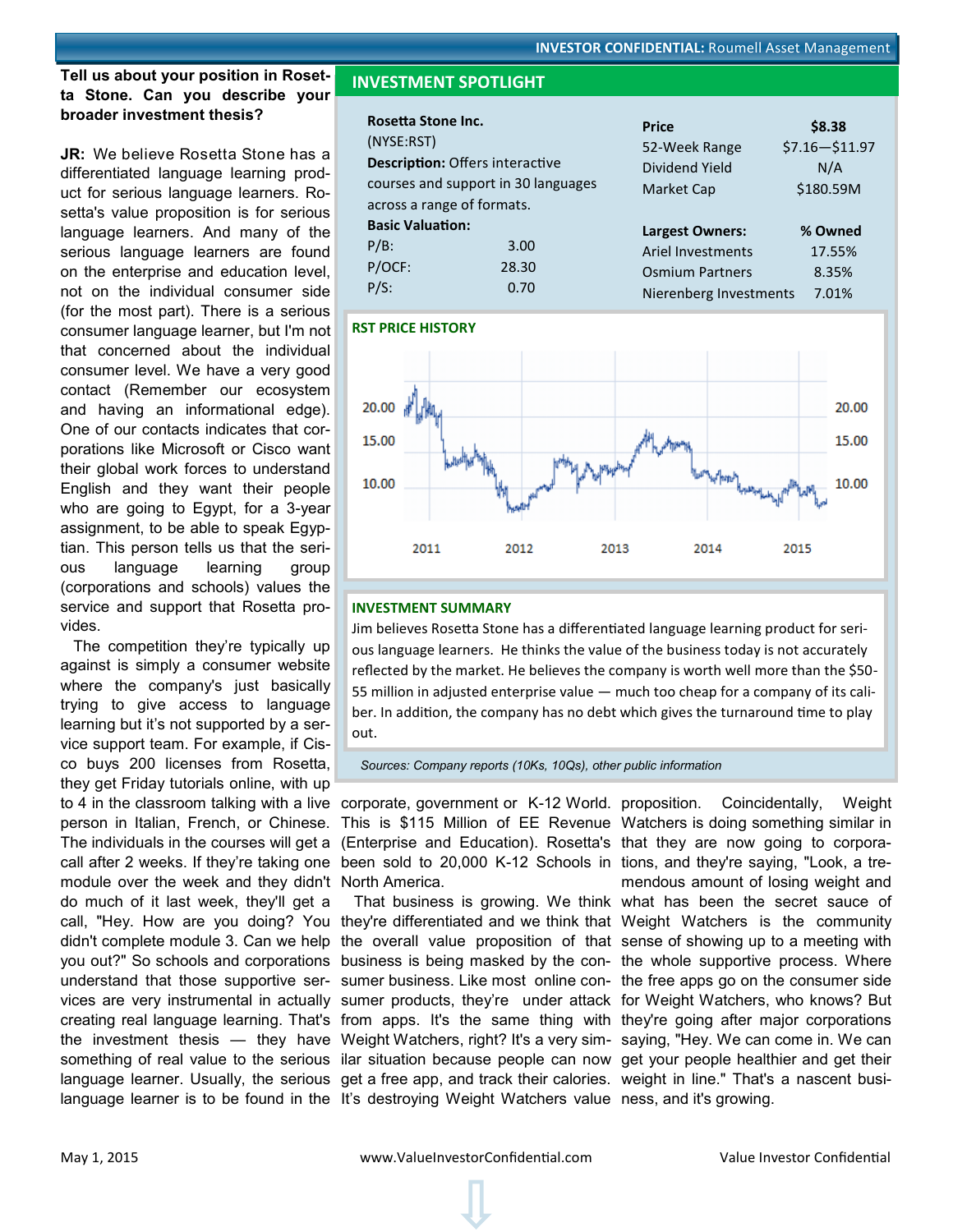#### **INVESTOR CONFIDENTIAL: Roumell Asset Management**

# **looking at the valuation?**

Watchers and Rosetta Stone — Weight Watchers carries \$2 billion think \$30 million seems reasonable. worth of debt, Rosetta carries zero. So we have time in our favor. Our average cost in Rosetta Stone is \$9 per share. We started buying it at \$10, and we bought it all the way down to \$7.50. If you take 20 million shares at \$8, it's trading at a \$160 million market cap and they have \$60-65 million in cash. So we have a \$100 million enterprise value. We think they'll sell Fit Brains, which they bought a couple of years ago for \$12 million. They've grown this platform, but It just doesn't fit into the E&E focus right now, so we think they'll get back their \$10-12 million (maybe more). So now you're down to a \$85 for Rosetta's language learning plat-**How does management play a role**  million Enterprise Value for the busi-form and brand. And it's a brand that is **in your investment in Rosetta?** ness. If you look at that \$85 million, recognized by 8 out of 10 Americans you can monetize an acquisition because they've spent over half a bil-Ted and I sat down with the Chairman they've made 2 years ago called Lexia. Iion dollars in the past 6 years in sales of the Board a week ago. And prior to Lexia is a reading software for K-12. and marketing. We believe, similar to that, we thought it was time for Steve When they bought Lexia for \$20 million Weight Watchers, that the kind of cas- to go. We think he's a wonderful and 2 years ago, it had \$15 million of reve- ual language learner now no longer honest person. We believe he did nue. They've grown it to \$25 million in needs Rosetta Stone. And that's okay. some very good things, such as overannualized revenue. The idea here We think that's what the market is pre-seeing the company's exit from the was basically leveraging the railroad occupied with right now, but we don't airport kiosk business, the acquisitions tracks into K-12 schools in North give that \$200 million in revenue any of Lexia, and Tell Me More. Tell Me America where Rosetta provides a value. cost effective alternative. When a school needs to cut back costs, what's through: it's a well capitalized turna- and intermediate language learning one of the first departments to get cut? round with time and a differentiated programs. And they were a little lack-It's usually language. Now, what's the product. We don't see their business in ing in really high-end and they bought first way to save money? Each school decline in terms of transmitting learn- Tell Me More, which helped fill that out normally has a French teacher, Ger-ing to serious language learners. What 2 years ago. Steve made the acquisiman teacher, and/or Spanish teacher. they're doing now, and what sent the tion. Our contact tells us it literally Now you can consolidate the language stock down recently was in the 4th helped close business. For example, program and have one teacher that quarter numbers. They really dropped certain companies and municipalities overseas all of the kids using Rosetta pricing on the consumer side. Mean-have workers that must get certified Stone. And given that Rosetta is al- ing, what was going for \$200, was be- every year in order to move up in ready in the school system, they ing offered at \$160. There were corpo- ranks. They have to show language bought Lexia to say, "Look, we're al- rate clients that said, "Look, why proficiency every year so these are ready making the sales call. We're al- should we be paying \$220 a license, used regularly. Rosetta needed a ready here." A lot of these school sys- when you're offering it here for \$160?" stronger language product to go above tems need reading software and As you can imagine, this hurt the 4th intermediate, so Steve made some they're right there already. They've quarter corporate side and now they've great acquisitions. Now John Hass is

around \$8.36 per share, how are you \$15 to \$25 million in revenue. We think because it's negatively affecting corpo-Here's the difference between Weight CEO of Rosetta, thinks it could get \$50 user. So the idea of dropping your that that business today is easily worth rate. And corporate is not as price-

So now you're down to \$55 million

ON FEEDBACK *Wheaties is not the breakfast of champions — I think feedback is the breakfast of champions.* 

essentially leveraged the railroad announced they're going to stop the running the business.

Interesting, so with shares trading tracks in growing that business from price buying of the consumer business \$30 million. Steve Swad, the former conscious as an individual customer million from that business today. We price to drive volume in the consumer side was the wrong strategy long-term.

> They need to protect the brand, and protect the value they have on the E&E side. They needed to let the consumer business fall to where it naturally falls given a price point that values the product. And the consumer business will fall to whatever that native serious language learner user is in the consumer side. And this is okay, but they need to protect the E&E side. If you look at the E&E side of the business it has over a 75% renewal rate. In fact, the government side has over 90%. And they've been in DOD for years.

 Here's the transition they're going Traditionally, Rosetta had beginner More is high-end language course.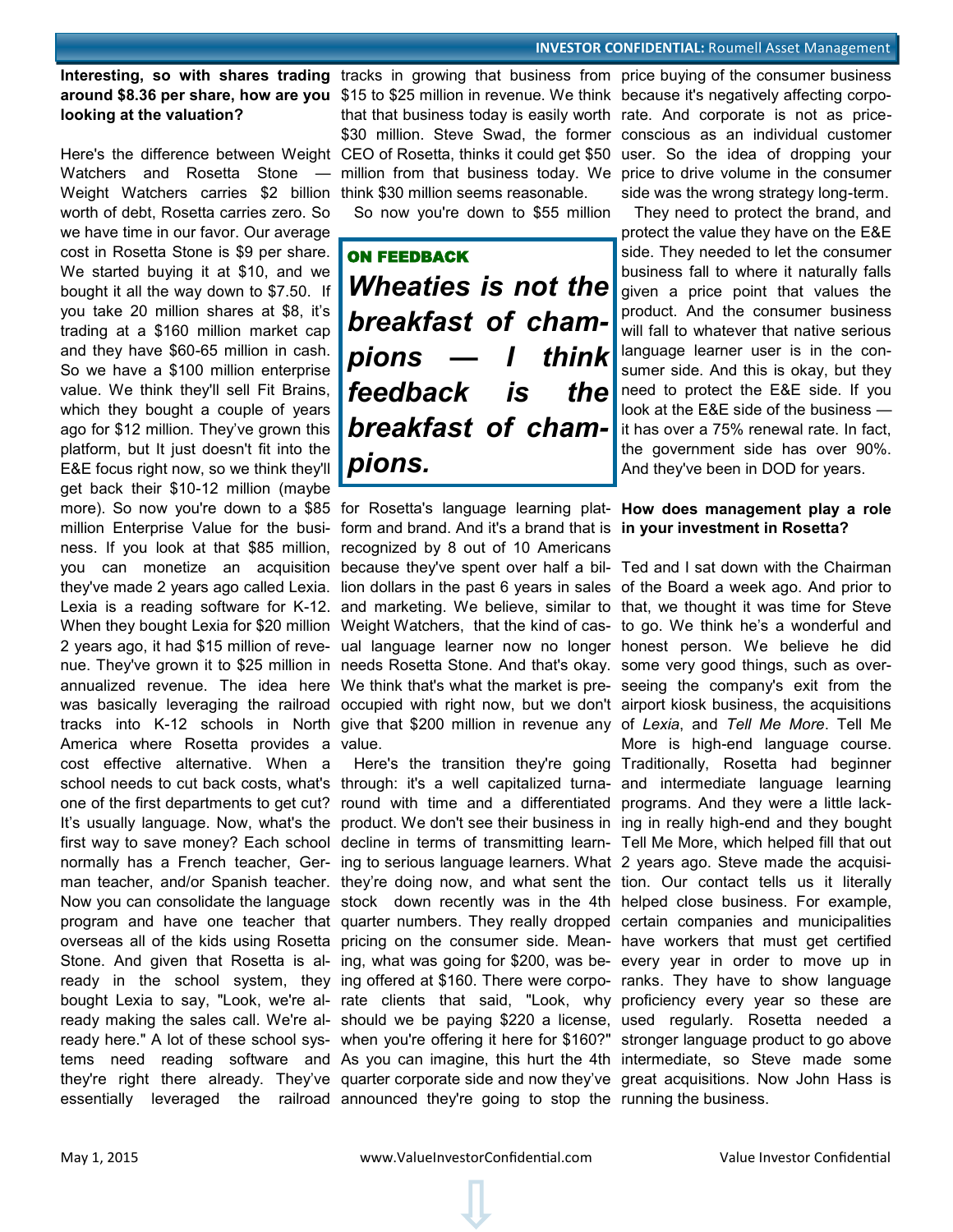<span id="page-9-0"></span>He was brought in several months ago by Osmium partners, the 10% holder of the company. We did some background checks on him and found some really, really good feedback. He was a Goldman banker for many years and he has operational experience. He really has a reputation for working very collaboratively. We think he is going to make the changes needed. They've already announced cutting back on spending on the consumer side, which shows us price discipline and we think they'll sell *Fit Brains*. We also believe they'll undergo a strategic review to know what the business could be sold for today versus what they can reasonably grow the business given the changes they want to make. We encourage them to look because knowing what one in the hand is worth today, to compare it to what two in the bush are tomorrow, is important to know. We don't know what the right answer is, but we do know (and they completely agree) you need to have the numbers in order to answer the question. Essentially, we're very excited about John being the interim CEO. The chairman is great. When he became chairman two years ago, he bought about half a million dollars of stock at \$15 (which is 2x the current price). He's a terrific guy, absolutely committed to doing the right thing.

 What we have now is a solid and What we have here is a \$210 million Extreme Reach for \$525 million, paid differentiated product on the E&E side. market cap company, \$100 million in off debt and sent us \$3 a share as a We have a situation where top-line cash. Essentially, *we have an enter-* special dividend. So they completely growth is being masked because of *prise value of about \$110 million (or*  deleveraged the balance sheet and what's happening on the consumer *60% of revenue) with \$25 million of*  paid us \$3. This left us with the spunside. But we think it's correctible, it's *EBITDA. This is an uncommon ad-tech*  off Sizmek and we stuck with it bewell capitalized, and we've got time. *company that actually has EBITDA*  cause we now have a pure online ad We have multiple shots on goal in this and it trades at less than 5x EV/ distribution business that we think is situation. There's potential to sell the *EBITDA*. I can point to two transac- differentiated. Since that time we've business, but truthfully I'm most excit- tions; *BrightRoll* was bought in the last gotten to know Neil Nguyen, the CEO, ed about just pricing the business right, 6 months by *Yahoo* at 5x, and *Conver-*very well over the past 3 years. Neil and growing E&E because I think the sant at 10x EBITDA and 3 times reve- spoke at our conference last year. And demand for language learning is grow-nue. We originally owned *DG Genera-*the founder of Sizmek, Scott Ginsberg ing as the world gets flatter.

# **in Sizmek (SZMK)?**



| <b>Sizmek</b>             |                                                 | <b>Price</b>           | \$6.96           |  |
|---------------------------|-------------------------------------------------|------------------------|------------------|--|
| (NAS:SZMK)                |                                                 | 52-Week Range          | $$4.85 - $10.20$ |  |
|                           | <b>Description:</b> Engaged in providing online | Dividend Yield         | N/A              |  |
|                           | ad campaign management and distribu-            | Market Cap             | 217.73M          |  |
| tion platform.            |                                                 |                        |                  |  |
| <b>Basic Valuation:</b>   |                                                 | <b>Largest Owners:</b> | % Owned          |  |
| P/OCF:                    | 15.78                                           | <b>Roumell Asset</b>   | 5.79%            |  |
| $P/B$ :                   | 0.90                                            | Dimensional Fund       | 4.43%            |  |
| P/TBV:                    | 1.40                                            | <b>BlackRock Fund</b>  | 4.34%            |  |
| <b>SZMK PRICE HISTORY</b> |                                                 |                        |                  |  |



#### **INVESTMENT SUMMARY**

 **INVESTMENT SPOTLIGHT**

Jim sees a similar situation here compared to Rosetta. It's a \$210 million market cap company with \$100 million in cash. Giving us an enterprise value of about \$110 million or 60% of revenue. They have \$25 million in EBITDA. This is an uncommon ad-tech company that actually has EBITDA, so it trades at less than 5x EV/EBITDA. And Jim can point to at least two transactions going off at 3x revenue and 10x EBITDA. When you look at some other transactions; BrightRoll was bought in the last 6 months by Yahoo at 5x, and Conversant at 10x EBITDA and 3 times revenue.

*Sources: Company reports (10Ks, 10Qs), other public information*

Tell us about your investment thesis digitally sending ads to TV stations and tion, it effectively went up to \$16 per business. It had 75% of that market by After the company sold DG Genera-

This is a similar concept to Rosetta. ness about a year and a half ago, to *tion*. DG Generation owned online ad (who really founded DG Generation) distribution and is a TV ad distribution spoke in our conference 3 years ago. radio companies. They sold that busi- share because we've already had \$3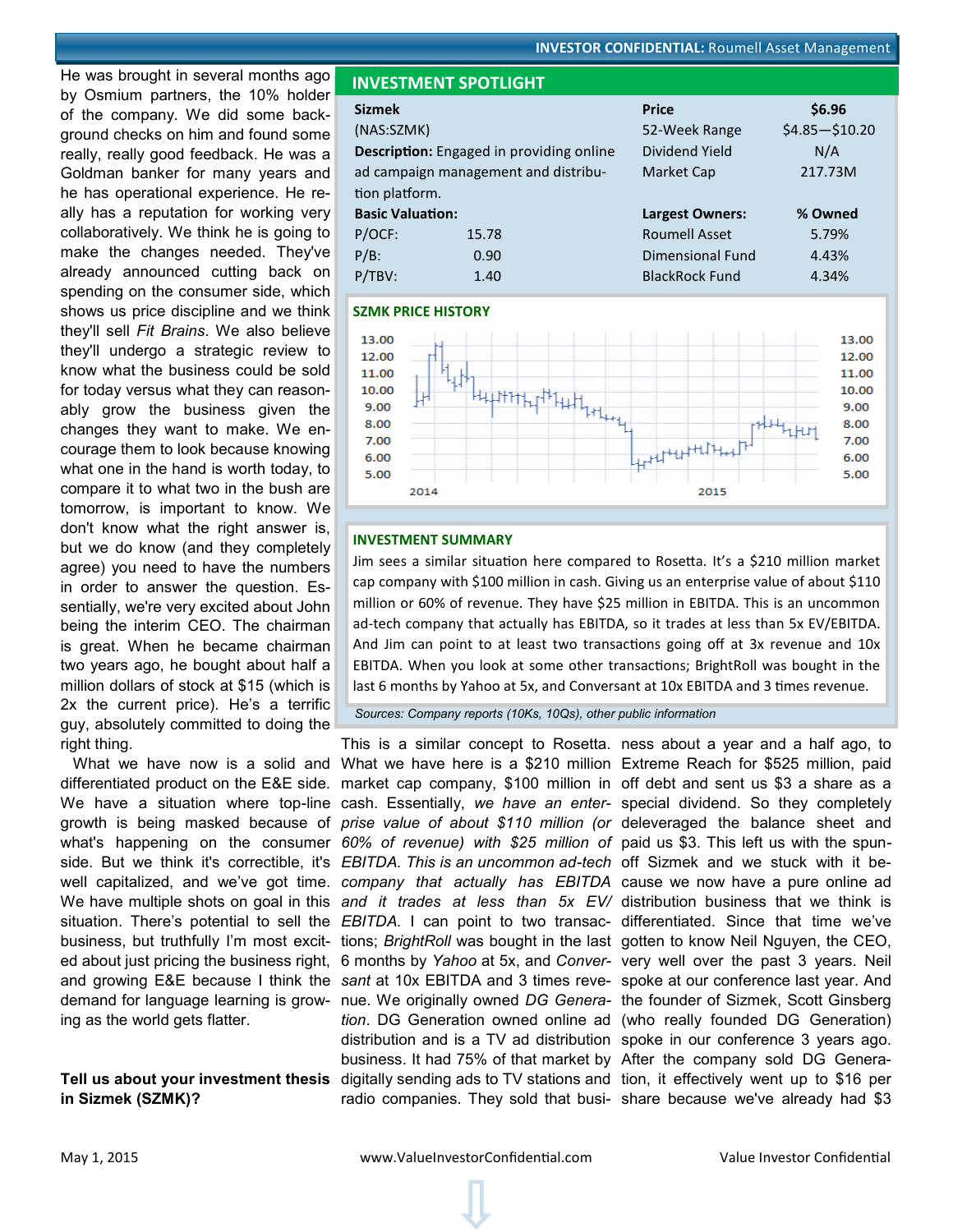stock. As it came back down, we were very concerned about the business. I down to 25% of Sizmek's business. big buyers at \$5 in the fall. So we have feel very confident that if the company What has happened in the last two an average cost at \$7.25 in the fund.

## Give us a breakdown of the legacy trading at less than 5x right now. **business versus that of the hidden next generation business?**

**JR:** First, let's go over what Sizmek actually does. Sizmek manages ad campaigns for agencies. They typically partner with agencies to distribute ad campaigns and they get paid per click. But, like many of these businesses, they are converting to a sales model where you'll pay a one-stop shop fee and get all sorts of different services. This business has about \$185 million in revenue. And right now they're the only independent ad distributor that isn't connected to either Facebook or Google. Google's ad distribution is DoubleClick and they dominate this space.

 Sizmek is considered the #2, but a very distant #2. They did one and a half impressions last year. DoubleClick probably did 10 times that number. However, that's okay because when I talked with Publicis and its other clients, they tell me there's an opportunity to not use Google. There's enough of a market for people who don't want to be controlled by Google because they feel it's like the fox guarding the hen house. Essentially, Google's distributing your ads, but they also own

property. Obviously they want to send -net at this time. One of the legacy continued to have EBITDA. He managyou to their properties because they businesses that was a big part of Siz- es for margin. The Street saw media can increase the hit rate on those mek was advertising that's called Rich decline and responded by selling those properties which increases the price of *Media. Rich Media* is an interactive stocks across the board without an that real estate. Sizmek's differentia- banner ad. Basically, you have banner appreciation for their next generation and it's end-to-end. It delivers the ad, categories. And *Rich* is basically when smaller and smaller, now you start to provides analytics, and measurability. you go to a site and something starts see what this company looks like. As We've interviewed Sizmek executives going across your screen or confetti the non-Rich continues to grow at the them once or twice a year, sometimes were the dominant distributor of Rich argument. three. We're very on top of where the Media, and they had over 50% of that platform is, its strength, and how much market. The problem is it's an ad tool code is in it. We've spoken to custom-that has been in decline and has been ers and we've spoken to a company declining year over year at around

 Now, what's legacy and what's next n't even appreciated last October, was generation? The stock went down in now the focus of the Street. If you rethe 3rd quarter last year in October member, the market was fixated on top from a preannouncement. They an-line issues. The top line was only going nounced revenues at 7% below what to be up 3% year over year but again, the street was expecting. So it was \$38 it was 7% off from expectation. We've million for the quarter, the Street was known that *Rich* was declining — but expecting \$41 million. It was still 3% video and mobile was dramatically inyear over year growth, but the stock creasing, as well as a lot of their anawent down 35%. It was just about a net lytics. One of the big areas of focus in

## ON SIZMEK

**I feel very confident that if the company wanted to sell itself tomorrow, it would get at least 8-10 times EV/EBITDA — it's trading at less than 5x right now.** 

distribution. We sold a third of our that would love to buy Sizmek. I'm not 35%. What's interesting now is it's now wanted to sell itself tomorrow, it would quarters, (stock moved from \$5 to \$8) get at least 8-10 times EBITDA — it's is their non-Rich Media business has grown 25% year over year. What was-

the digital ad space that people are concerned with is, are your clicks authentic? You want verification and measurability. We've gotten to know the CEO very well. We believe he has a lot of integrity. We've known him for about 4 years now and he's always been straight. We're very comfortable with him. He knows what he's doing, he has a clear technology vision for the company, and he's positioning himself in a differentiated way.

tion is that it's completely independent ads, video, mobile, and *Rich* in broad products and capabilities. As *Rich* gets a number of times. So we check in with starts falling — that's *Rich Media*. They levels it's growing, it overtakes that It's only been a publicly traded online ad company for 1 year, so I think it's covered by one or two people. If you look at many of its peers like *Rocket Fuel* — these companies have no margins. Rocket Fuel is down 70% over the last several months, which is growing like a weed. Neil tells me year after year, "We could grow a lot more. We just won't make any money." And he's